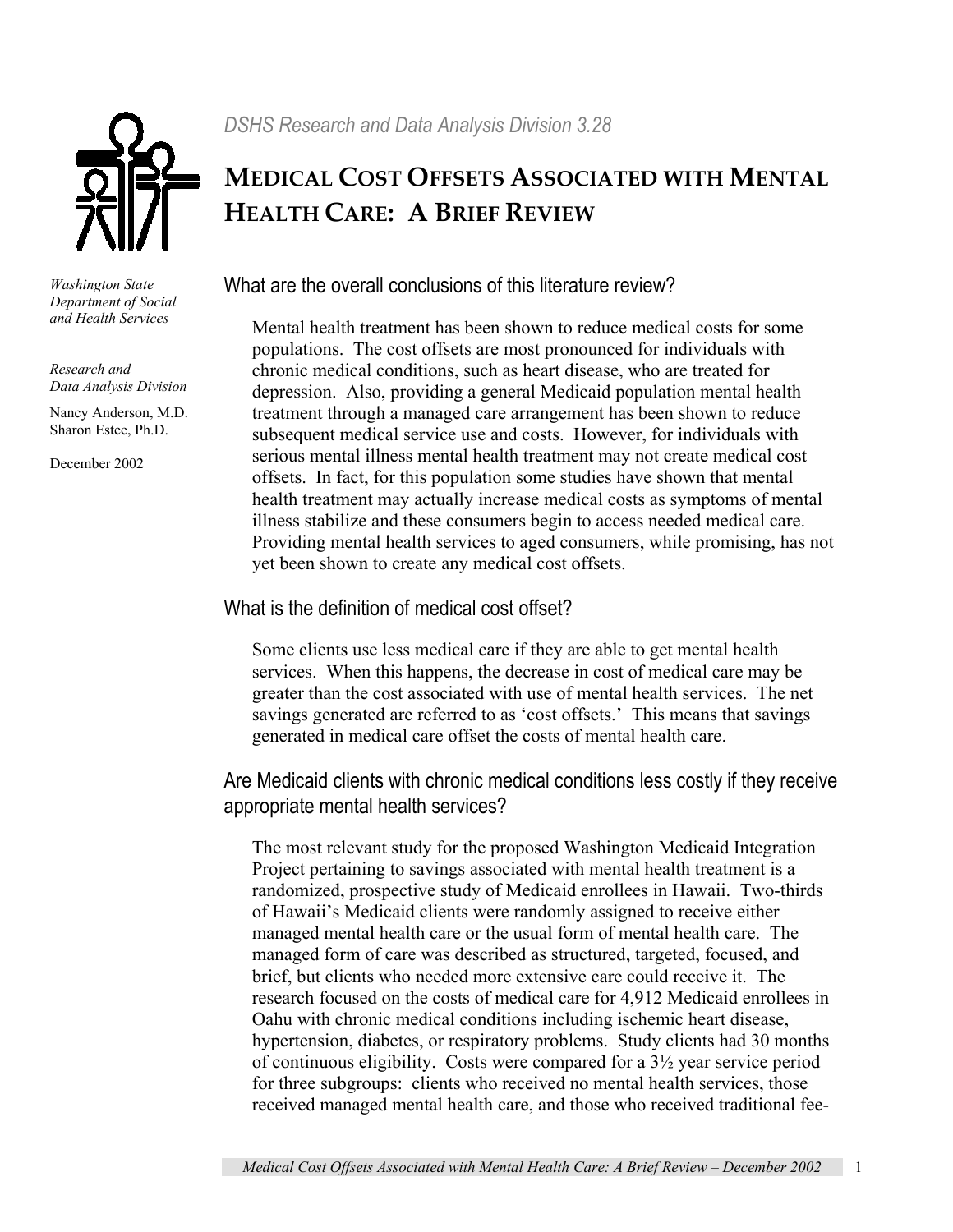for-service mental health services. Clients were randomly assigned to the managed care group to avoid self-selection bias.

Use of managed mental health treatment was associated with a 20% decline in medical costs for the 227 clients who received it. The decline was significantly different from the change experienced by the nonuser group and the group that used traditional mental health services. The managed mental health group also spent fewer days in the hospital, used the emergency room less, and received fewer controlled drug prescriptions compared to pretreatment and to those with chronic medical conditions who did not received the focused mental health intervention. Use of traditional mental health care and non-use was not associated with a significant decline in costs in these areas (Pallak, Cummings, DÖrken, and Henke 1994).

In Florida, an administrative data review was carried out for 731,596 Medicaid clients who enrolled under the fee-for-service Medipass program during Fiscal Year 1998-99. The overall objectives of the exploratory review were to examine the use of services and characteristics of clients for those with mental health co-morbid conditions compared to those without mental health co-morbidity, to consider potential subgroups for targeted special services, and to use results as a basis for the development of cost-offset measurement methods.

Results did not indicate an overall medical service cost-offset for the 191,063 clients who needed and received mental health services, compared to the 52,827 clients who needed but did not receive mental health services. In general, physical health costs per user per year were higher for the clients who used physical and mental health services, compared to those who needed but did not use mental health services, but this analysis was not limited to only clients with physical health co-morbidity. Results did show that clients with unmet need for mental health services were likely to be higher cost than clients who needed and received mental health services for some specific costs, including those of physician case management, surgery, and pharmacy. Contraceptive costs differed as well, but a greater proportion of clients in the 'unmet need' group were women (Stiles et al. 2001).

The researchers note that a longer-term cohort methodology would probably offer clearer results in terms of the relationship between mental health service utilization and other medical service utilization. In addition, the researchers suggested that the method they used to identify clients with unmet mental health need may not have been ideal. Their research may be the basis for further work that more clearly examines differences in costs of medical care with respect to mental health care for clients with specific medical conditions.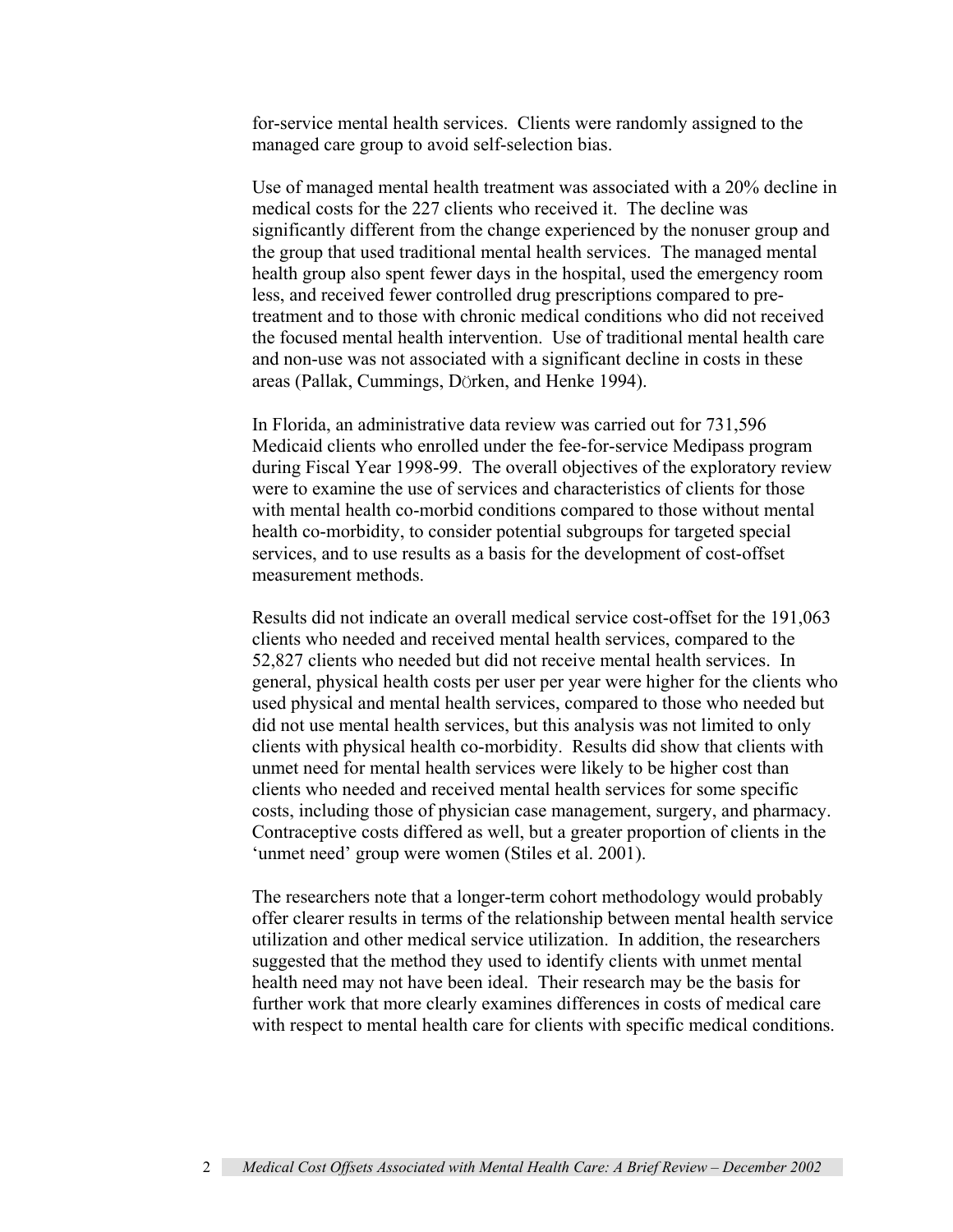Have medical cost offsets associated with mental health services been found in non-Medicaid populations?

Much of the research on medical cost offsets carried out in the non-Medicaid population has examined the importance of undiagnosed mental illness, particularly among those with chronic medical conditions (e.g. as reviewed by Lecrubier et al. 2001). A 1998 study of 1,661 commercial health plan clients in New England considered subgroups of people who were receiving treatment for depression and found that people with a number of chronic conditions, including coronary heart disease, cancer, chronic fatigue syndrome, anxiety, and at least six months of antidepressant use were more likely than other subgroups to experience large cost decreases with respect to medical services, in particular physician office services (Thompson et al. 1998). A more recent study published in 2002, carried out in the Group Health Cooperative population, concludes that people hospitalized with heart failure complicated by depression were more costly than others with the same medical condition (Sullivan et al. 2002). This conclusion strongly suggests that adequate treatment for depression would decrease the costs for care for these people. The majority of research and reviews that examine medical costs and potential cost offsets for mental health care concur with this inference: adequate and appropriate mental health services can decrease inappropriate use of other medical services (Olfson et al. 1999, APA Online 2002, Simon and Katzelnick 1997).

Some studies in the general primary care population fail to show any cost offset. In a randomized trial of collaborative mental health care, involving the primary care physicians and a general patient population at Group Health Cooperative, no medical cost offset was observed (Von Korff et al. 1998). A United Kingdom review of counseling (brief, focused therapy) in the primary care setting also failed to find long-term term cost differences from usual GP care (NHS Center for Reviews and Dissemination 2001).

Do people with severe chronic mental illness incur fewer costs if their mental illness is treated adequately?

The relationship of medical costs to treatment of severe chronic mental illness, similar to that frequently observed in aged and disabled Medicaid clients, has been examined. The American Psychological Association's review of the literature concluded that people with serious mental illnesses consume fewer medical resources when they receive accurate and timely diagnosis and treatment for their mental illness than if diagnosis and treatment are not adequate (APA online 2002).

In Washington State, PACT (Program for Assertive Community Treatment) has been evaluated in Clark County. The program provides comprehensive, collaborative, and structured mental health services to clients who are high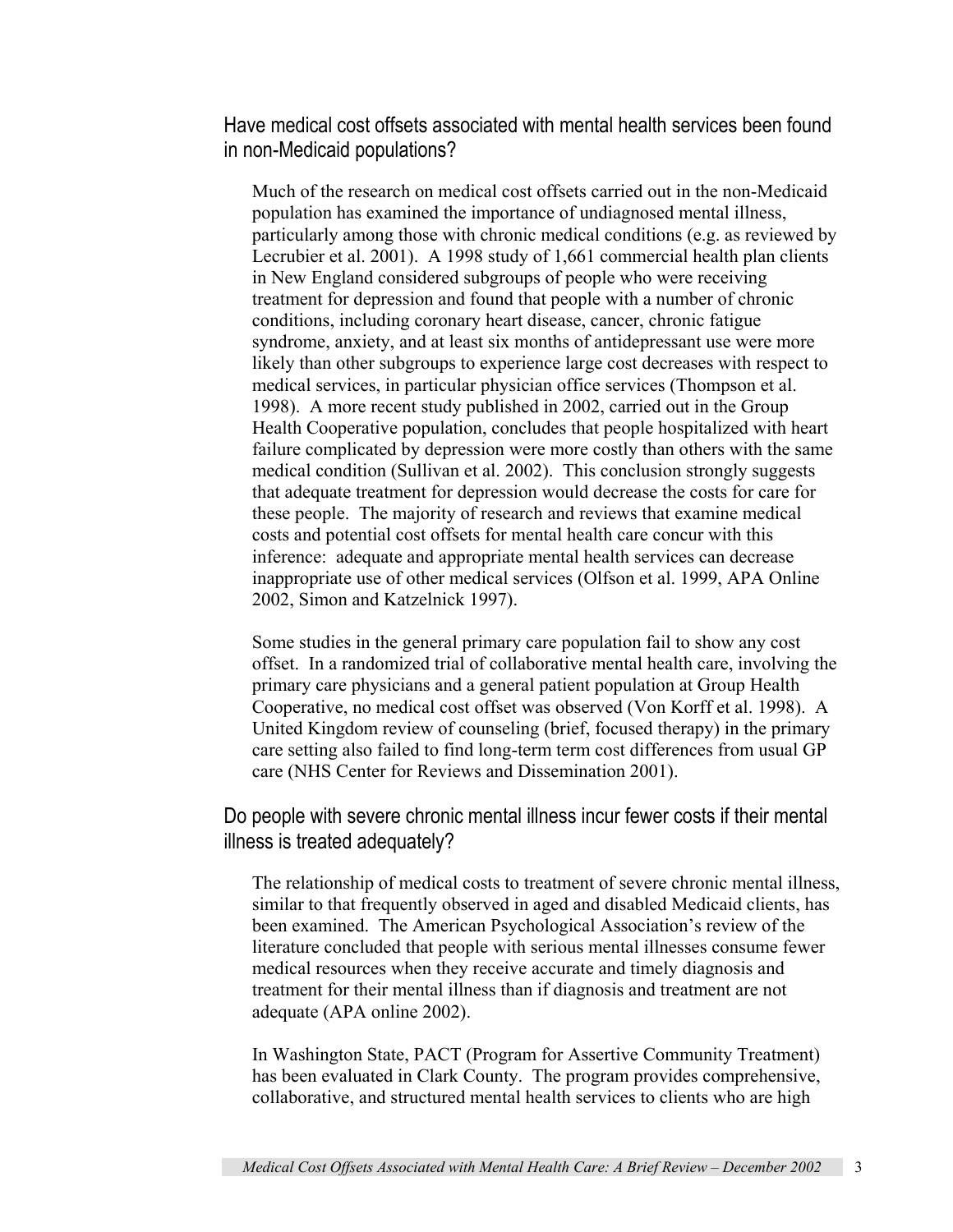utilizers of mental health services. The evaluation has compared 56 PACT consumers to 150 clients who were not in PACT. The results thus far include substantial reductions in both community hospital days (65%) and State Hospital days (44%) (WIMIRT 2002). The effect on medical service utilization has not been included in the evaluation, and the analysis of cost effects is still in process.

Some studies have shown, however, that people with severe mental illness may become more costly when they have more access to appropriate services (e.g., this conclusion was cited in a review of literature by Olfson et al. 1999). A cluster-randomized comparison of care for 108 schizophrenic patients in England also suggests that improvement in mental health care is not necessarily associated with a medical cost offset. The study found that closer coordination of mental health and primary care met more patient needs but failed to result in overall savings (Gater et al. 1997).

In addition, there is evidence that appropriate use of newer and more effective antipsychotic agents and other psychoactive medications may actually increase the risk of medical co-morbidity with respect to insulin intolerance, obesity, and abnormal blood lipids among people with chronic severe mental illness (Wirshing et al. 2002; Martin and L'Eguyer 2002; Meyer 2002). This means that adequate access to high quality mental health services may increase medical care costs, unless the patient is carefully monitored to avoid undesirable side effects.

Are there medical cost offsets associated with treating mental health problems in elderly patients with Alzheimer's or dementia?

There are no medical cost-offset studies, per se, which examine the offsets of treating patients with Alzheimer's or dementia for mental health problems. Available evidence however, suggests that elderly adults with Alzheimer's disease or mild cognitive deficits are frequently depressed, that their depression is under-diagnosed, and that treatment of their depression can improve their health and function.

Based on a preliminary review of the literature no studies were found about medical cost-offsets of providing mental health services to elderly adults with cognitive impairment and/or dementia. There are indications that depression is not well-diagnosed or treated in elderly and/or chronically ill people. Texas Medicaid has implemented a pilot project, STAR+PLUS, designed to integrate acute and long-term care services for SSI and SSI-related clients. As part of the program evaluation, a focused study was carried out on quality of care measures for 223 clients with depression, most of whom were more than 40 years of age. The study showed improvement over the course of a year in the documentation of the use of antidepressant medication, appropriate dose, and referral to a behavioral health provider. The use of depression screening,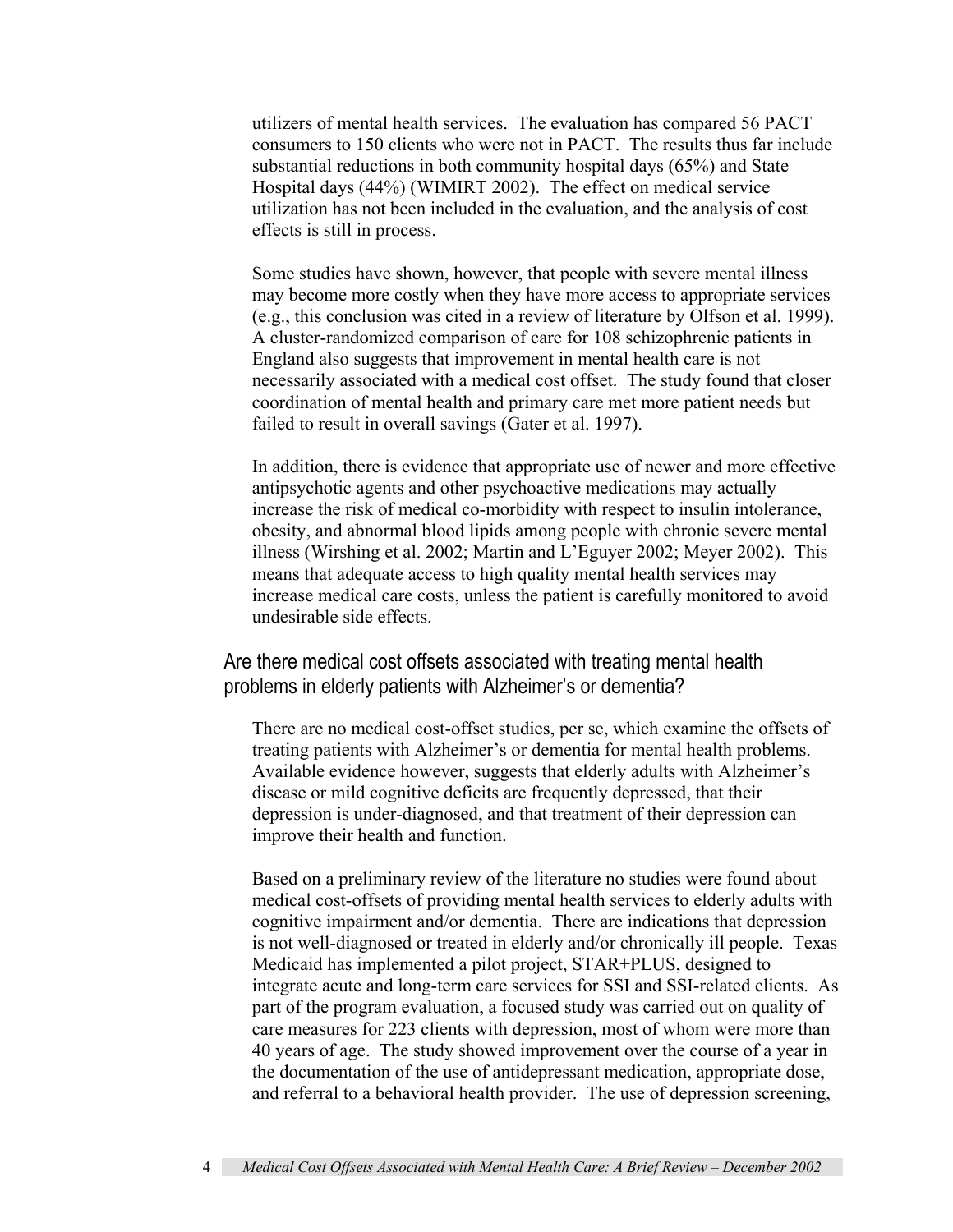however, was minimal, and there was no change in the documentation of many patient education measures (Texas Health and Human Services Commission 2001).

The prevalence of psychiatric disorder in this group has been well described. Lyketsos and his co-authors evaluated cognitive impairment among participants in the Cardiovascular Health Study (Lyketsos et al. 2002). Longitudinal evaluation of the random sample of 5,888 Medicare clients from four communities included a cross-sectional study of cognition and neuropsychiatric symptoms in participants, including Modified Mini-Mental State exam and neuropsychological testing of 2,116 participants. Of those who completed screening and were positive for cognitive impairment, 362 participants were classified as having dementia, while 320 were classified as having mild cognitive impairment (MCI) and 826 were classified as cognitively healthy.

Among participants with MCI, 43% had experienced neuropsychiatric symptoms in the previous month. Depression, apathy, and irritability were most common. For participants with dementia, 75% had similar symptoms, most frequently apathy, depression, and agitation.

Psychiatric disorder has also been linked with the behaviors that make it difficult to care for people with dementia based on a study of admissions to the Houston Veterans' Administration Geropsychiatry Unit from October 1993 to May 1995 (Kunik et al. 1999). The study found that both depression and psychotic symptoms correlated with different kinds of agitated behavior. Psychosis was associated with aggressive behavior while depression was associated with constant requests for help, complaining, and negativism.

It is also likely that the treatment of depression and psychosis helps people with dementia, although the overall study results are still preliminary. A treatment-oriented review of depression in Alzheimer's disease found that non-pharmacologic interventions can be efficacious and should be tried first for people with Alzheimer's disease complicated by mild depression (Lyketsos and Olin 2002). A randomized controlled trial of Olanzepine, conducted with 206 nursing home residents, indicated significant improvement with respect to neuropsychiatric symptoms when patients received low dose Olanzepine, a newer, 'atypical' antipsychotic with fewer side effects than older medications. A small randomized controlled trial of Sertraline also showed improved symptoms of depression in nine of twelve patients with Alzheimer's disease who received it, a significant difference from patients who received placebo (Lyketsos et al. 2000).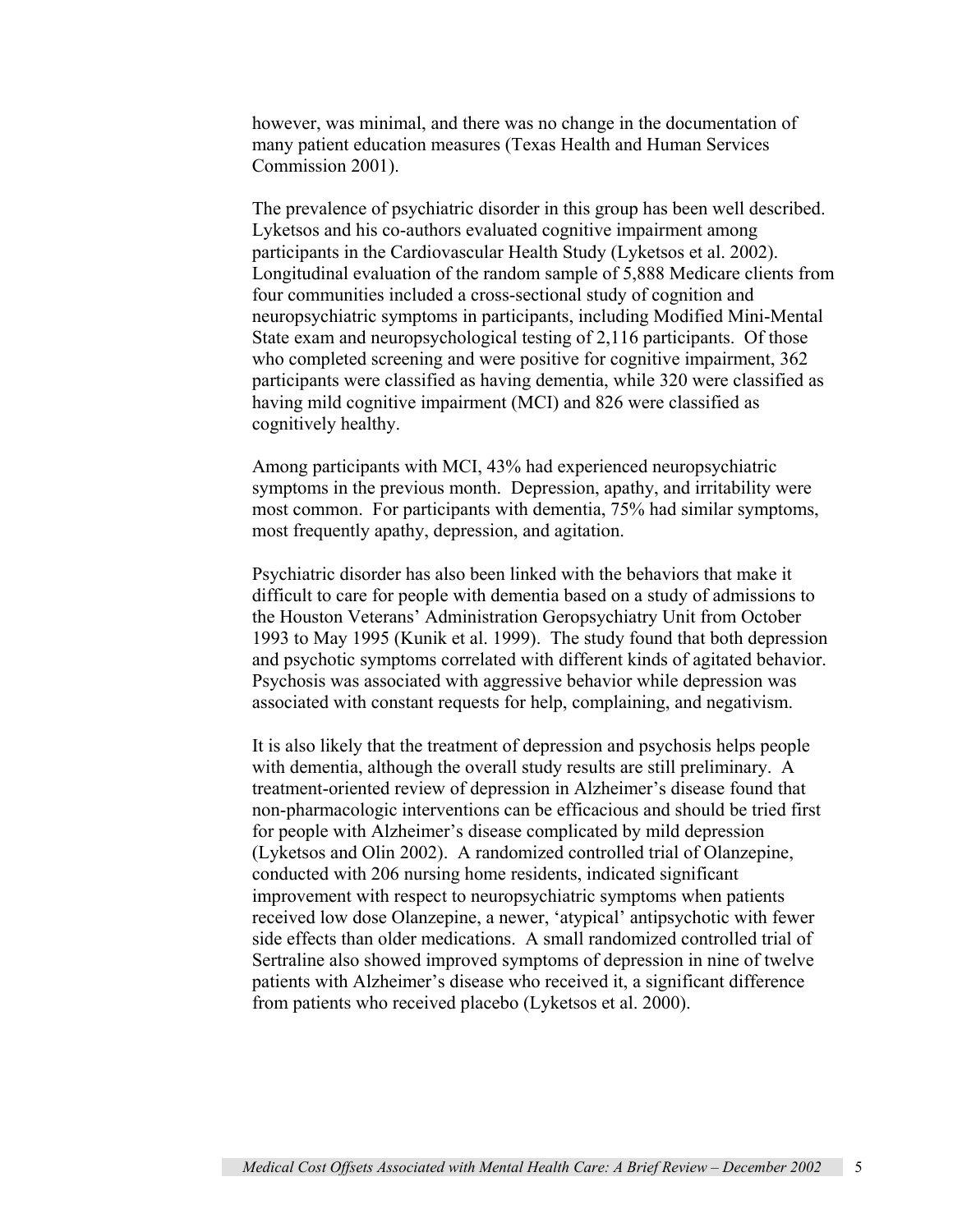#### References

APA Online: "Defining Medical Cost Offset: Policy Implications." 2002.

- Dyck, D.G., E. Cook, B. Stegner, A. Strode, and M. Hendryx. 2002. "The Clark County program for assertive community treatment: Part 1–Fidelity, process and outcomes." *Washington Institute for Mental Illness: Research and Training, Washington State University-Spokane*
- Gater, R., D. Goldberg, G. Jackson, N. Jennett, K. Lowson, J. Ratcliffe, T. Saraf, and R. Warner. 1997. "The care of patients with chronic schizophrenia: a comparison between two services." *Psychological Medicine* 27 (6): 1325-1336.
- Lecrubier, Y. 2001. "The burden of depression and anxiety in general medicine." *Journal of Clinical Psychiatry* 62 (supplement 8): 4-9.
- Kunik M.E., A.L. Snow-Turek, N. Iqbal, and V.A. Molinari, et al. 1999. "Contribution of psychosis and depression to behavioral disturbances in geropsychiatric inpatients with dementia." *The Journals of Gerontology* 54A (3): M157-61
- Lyketsos C.G., O. Lopez, B. Jones, and A.L. Fitzpatrick, et al. 2002. "Prevalance of neuropsychiatric symptoms in dementia and mild cognitive impairment: results from the cardiovascular health study." *JAMA* 288 (12): 1475-83
- Lyketsos C.G., and J. Olin. 2002. "Depression in Alzheimer's Disease: Overview and Treatment." *Biological Psychiatry* 52: 243-52
- Lyketsos, C.G., J-M.E. Sheppard, C.D. Steele, S. Kopunek, M. Steinberg, and A.S. Baker. 2000. "Randomized, Placebo-Controlled, Double-Blind Clinical Trial of Sertraline in the Treatment of Depression Complicating Alzheimer's Disease: Initial Results from the Depression in Alzheimer's Disease Study." *American Journal of Psychiatry* 157 (10): 1686-89
- Martin, A. and S. L'Eguyer. 2002. " Triglyceride, cholesterol and weight changes among resperidone-treated youths: A retrospective study." *Eur Child Adolesc Psychiatry* 11 (3):129-33
- Meyer J.M. 2002. "A retrospective comparison of weight, lipid, and glucose changes between resperidone- and olanzapine-treated inpatients: metabolic outcomes after 1 year." *Journal of Clinical Psychiatry* 63 (5): 425-33
- NHS Center for Reviews and Dissemination. 2001. "Counseling in Primary Care: Effectiveness Matters." *The University of York* 5 (2): 1-7.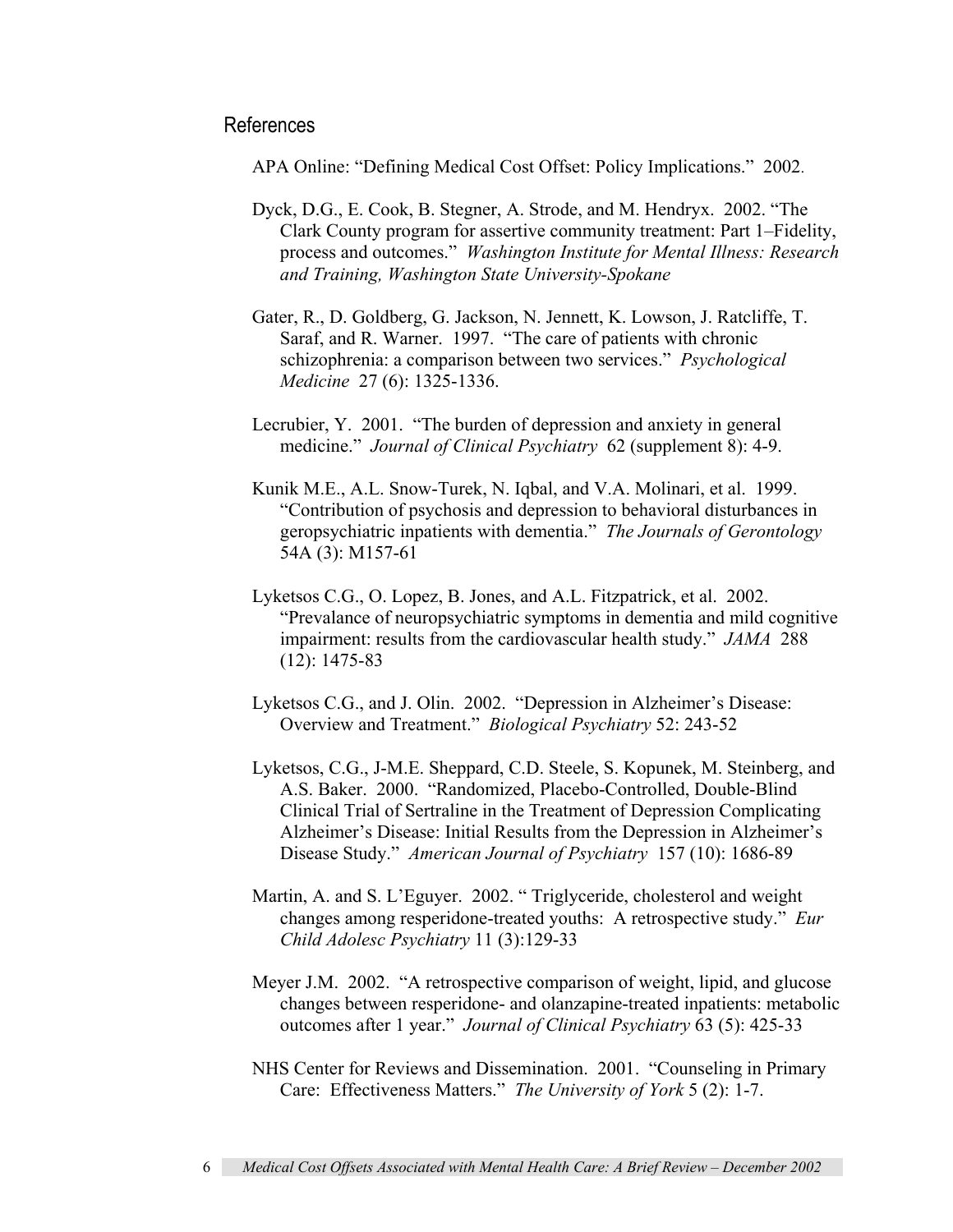- Olfson, M., M. Sing, and H. J. Schlesinger. 1999. "Mental health/medical care cost offsets: Opportunities for managed care." *Health Affairs*  Mar/Apr 79-90
- Pallak, M.S., N.A. Cummings, H. DÖrken, and C.J. Henke. 1994. "Medical costs, Medicaid, and managed mental health treatment: The Hawaii study." *Managed Care Q* 2 (2): 64-70
- Simon G., and D. Katzelnick. 1997. "Depression, use of medical services and cost-offset effects." *Journal of Psychosomatic Research* 42 (4): 333- 344
- Stiles, P., K. Dailey, R. Larsen, and M. Lo. 2001. "Developmental Studies of Mental-Physical Health Co-morbidity and Cost-Offset." *Submitted to the Florida Agency for Health Care Administration by the Louis de la Parte Florida Mental Health Institute, University of Florida.*
- Sullivan M., G. Simon, J. Spertus, and J. Russo. 2002. "Depression-related costs in heart failure care." *Archives of Internal Medicine* 162 (16): 1860- 66
- Texas Health and Human Services Commission: "STAR+PLUS Depression focused study final technical report." October 26, 2001
- Thompson D., T. Hylan, W. McMullen, and M. Romeis, et al. 1998. "Predictors of a medical-offset effect among patients receiving antidepressant therapy." *American Journal of Psychiatry* 155 (6): 824-827
- Von Korff M., W. Katon, T. Bush, and E. Lin, et al. 1998. "Treatment costs, cost offset and cost-effectiveness of collaborative management of depression." *Psychosomatic Medicine* Mar/Apr 60 (2): 143-49
- Wirshing D.S., J.A. Boyd, L.R. Meng, J.S. Ballon, R.S. Marder, and W.C. Wirshing. 2002. "The effects of novel antipsychotics on glucose and lipid levels." *Journal of Clinical Psychiatry* 63 (10): 856-65